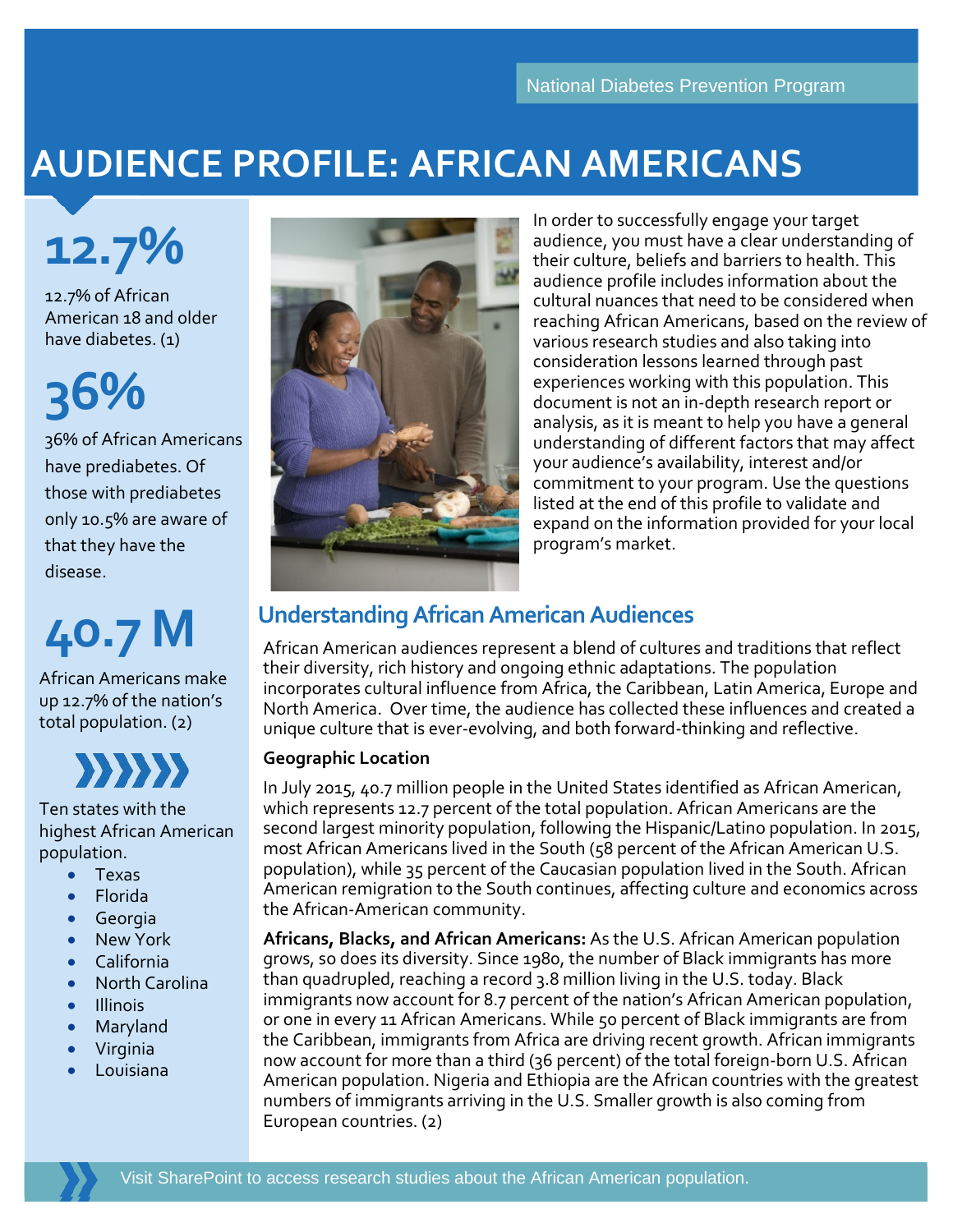## **Characteristics and Cultural Understanding**

African American consumers, particularly women, are increasingly resisting perceived Western views of health, beauty, fitness and levels of success. According to Forbes, the notion of being African American and a woman is having a key moment in society, between black girl magic and black lives matter. Investments are being made to support and shape African American consumerism, which is largely driven by the idea that African American women influence the shopping habits and purchases of their peers. (5)

Socializing is very important in the African-American community. Annual events such as family reunions, cultural festivals and alumni gatherings connect African Americans in a unique way that focuses on fellowship and is cross-generational. (2)

With the increase in and access to research about ancestry and familial relationships to Africa, African Americans, age 45-64, are more interested in reflecting their connection to Africa. (2)

#### **Reaching African American Men** (6)**:**

- It is important to attend to race and masculinity when developing interventions for African American men
- Culturally- inspired practices (e.g., reliance on home remedies, mistrust of physicians) might lead men to ignore health screening opportunities and preventive health care
- Approach to reach African American men should include messaging that encourages them to first consider impact of their health on the family and their ability to fulfill gender roles—as protector and provider

Black immigrants are a diverse group with significant differences in demographic, economic and geographic characteristics. These characteristics are often tied to the country of their birth. Black immigrants are more likely than other immigrants to hold U.S. citizenship with 54 percent having achieved this status. Nearly 34 of Black immigrants are proficient in English. They are more likely to have a college degree or to be married than U.S.-born African Americans. Black immigrants primarily live in the Northeast and South. (3)

## **Economic Implications**

African-American consumers are making gains and upending outdated stereotypes on multiple fronts from education to income to social media and civic

engagement—becoming increasingly affluent, influential and culturally diverse.

According to a 2015 Census Bureau report, the average African American household median income was \$36,515 in comparison to \$61,394 for Caucasian households. In 2015, the U.S. Census Bureau reported that 25.4 percent of African Americans in comparison to 10.4 percent of Caucasians were living at the poverty level. For 2015, the unemployment rate for African Americans was twice that for Caucasians (11.4 percent and 5.0 percent, respectively). This finding was consistent for both men and women. (1)

However, according to a 2016 article in The Atlantic and research from the University of Georgia's Selig Center for Economic Growth, African American buying power was projected to reach \$1.2 trillion in 2016 and \$1.4 trillion by 2020. In 1990, African American buying power was \$320 billion, meaning it has grown 275 percent in the last few decades. The report shows that African-American consumers represent the largest consumer color group in the marketplace.  $(5)$ 

## **Education and Its Impact on Health Literacy**

In 2015, as compared to Caucasians 25 years and over, a lower percentage of African Americans had earned at least a high school diploma (84.8 percent and 92.3 percent, respectively). 20.2 percent of African Americans have a bachelor's degree or higher, as compared with 34.2 percent of Caucasians. More African American women than African American men had earned at least a bachelor's degree (22.4 percent compared with 17.7 percent), while among Caucasians, a higher proportion of men than women had earned at least a bachelor's degree (34.4 percent and 34.0 percent, respectively). (1) Lower levels of educational attainment means the following is necessary for maximum outreach effectiveness:

- Use plain language to explain scientific terms
- Explain data with social math
- Use culturally-relevant, relatable examples
- Confirm understanding through repeated affirmation
- Provide relatable messengers when possible (same ethnicity, same gender, same age range)
- Use graphics and images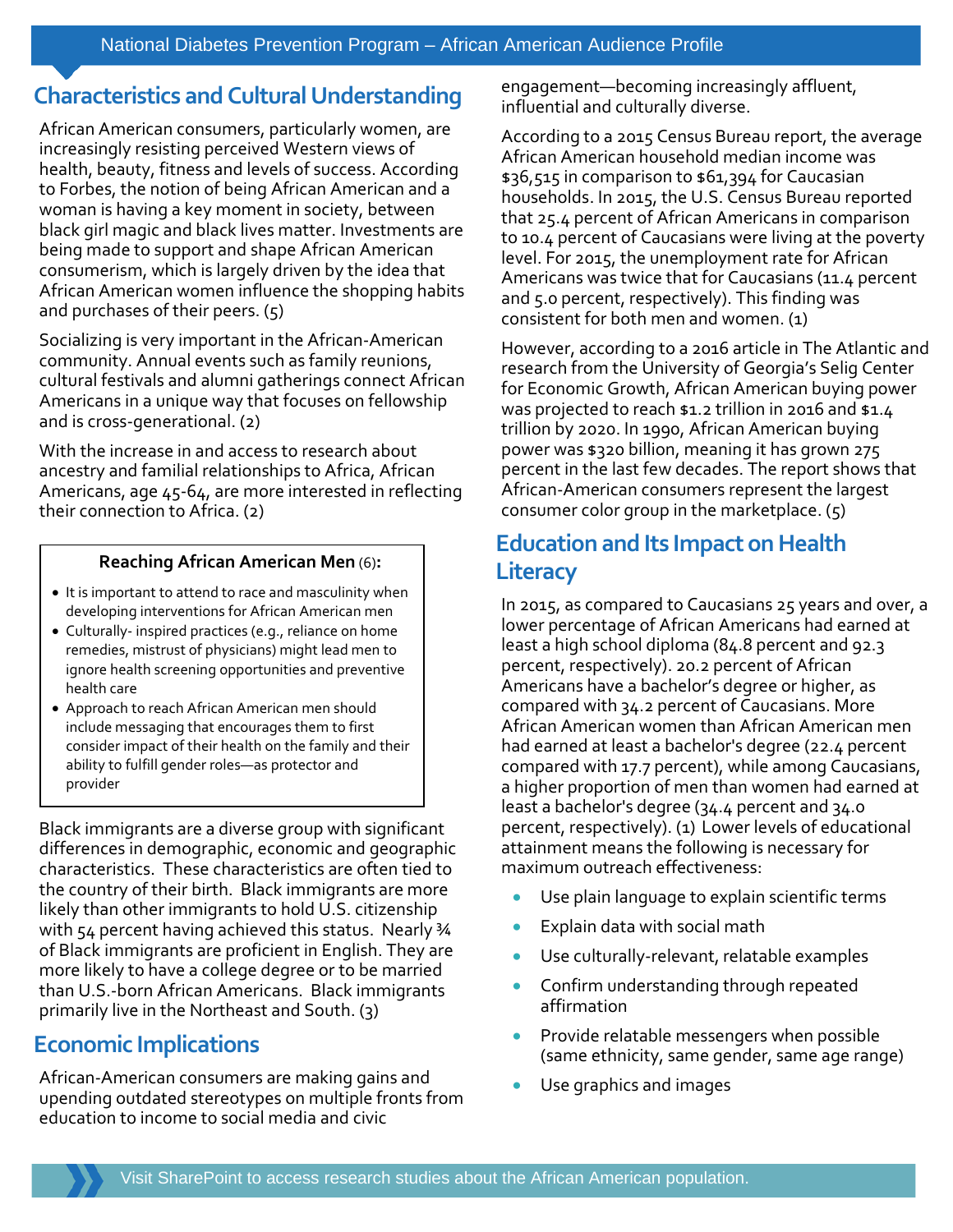## **Health Behavior and Information Seeking**

Faith-based settings are key to African-American community life, particularly among older and Southern African Americans. Health conversations starting in and centered on faith are well-received and acted upon. African American churches often break down barriers imposed by age and socioeconomic status.

African-American consumers' buying patterns showcase a focus on family and cooking ingredients tied to cultural traditions. There is an expectation for the brands purchased to reflect certain social values: 40 percent of African Americans expect brands to support social causes. (2)

Sharing experiences and social networking is fundamental to the African-American community. In today's digital age, online social networks have become the virtual gathering forum to exchange ideas, feelings, aspirations and plans. African Americans have become leaders in expressing their feelings and advancing their causes through social networks by becoming their own authors—sharing news and bringing wide-spread awareness to social issues and trends. (2)

African Americans appreciate group-specific statistics that are not only race-specific, but also exact and not generalized, thereby indicating strong, reliable, and trustworthy research. It is important to validate information and create marketing tools that speak to the local community you are working in. Statements about health issues should not compare African Americans to other races/ethnicities; that may indicate that one is better than the other or focus on health disparities versus behavior change among the target audience.

## **Trusted Sources and Influencers**

- Trusted sources of health-related information for women comes from physicians, media, and health/medical-related associations, but they were skeptical of the information if it differed from their own personal experience. Addressing health and health outcomes in the current political climate often is cast under the shadow of access to care, access to quality care, and health insurance coverage.  $(4)$  Health disparities and health as a social justice issue predominant messaging.
- While many African Americans trust information from physicians, for some there is a history of mistrust, and are more inclined to listen to family members. In multigenerational households, older

mothers and grandmothers carry great weight and influence on family health decisions.

- Adult African American daughters are great resources for health information for men. Men often will follow health advice of their "baby girl" over other sources of information, including their wives/partners.
- Nurses and nursing professionals and paraprofessionals abound in the African-American community. Family members rely on them to provide health information and wellness counsel. Family members often call the nurse in the family to discuss health crises before consulting physicians.

## **Media Habits**

African Americans are widely recognized as avid consumers of all media types, particularly television, music and social media. The year 2015, however, represented a tipping point for African Americans, as their media consumption, powerful cultural influence and burgeoning population growth drove unprecedented impact across consumer industries and civic issues. (2)

#### **Digital**

African Americans are digital influencers. They're more likely to use smartphones, and African American older Gen Xers and young Boomers are more likely to post to social media while watching live TV. From "Black Twitter" to #IfHogwartsWasAnHBCU, social media should be considered in reaching them. But authenticity is key. Social sites for favorites—media outlets, personalities (media, celebrities, athletes, musicians, actors/actresses), social conscious-raisers are key influencers. In addition, for educated African Americans, social alumni groups, university sites and fraternity/sorority groups are important influencers.

African-American consumers are adroit and wellinformed commentators who are making their voices heard, and in many cases, defining and leading the national conversation on important social issues. (2)

#### **Radio**

A full 91 percent of all African Americans, or 31 million, listen to the radio weekly. African Americans listen to more radio than the total population at all age levels, particularly in the youngest and the Boomer age ranges: 12-17 (+11 percent more) and  $50-64$  (+9 percent more). African Americans also listen to the radio more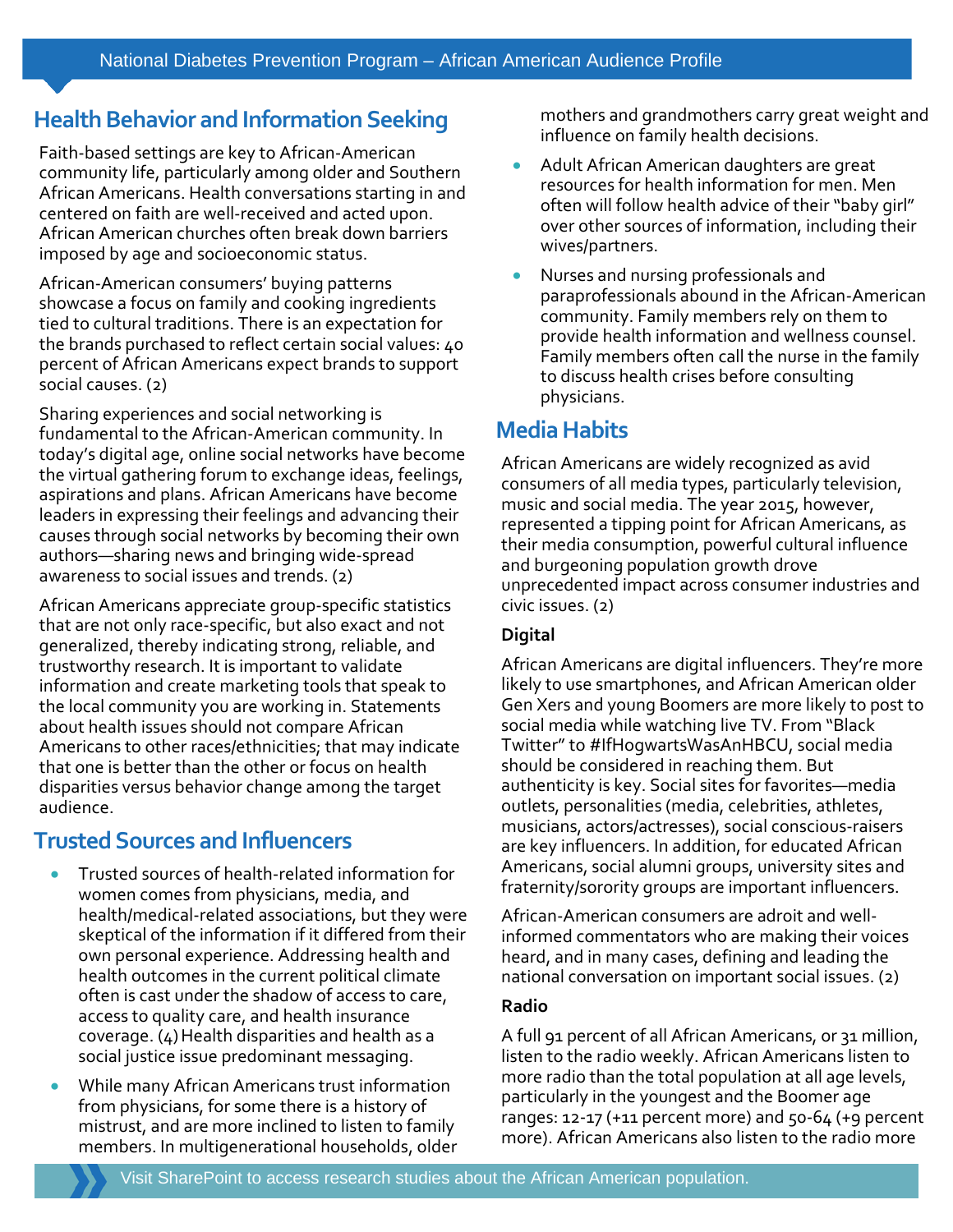than any race or ethnic group, at over 60 hours per month. Afternoon drive-time, Monday - Friday, 3 p.m. to 7 p.m., is the top listening daypart for African Americans. (2)

- African-American radio, particularly syndicated shows like Steve Harvey, Michael Baisden, Rickey Smiley, Tom Joyner and Joe Madison on XM/Sirius
- Faith-based radio is popular with older, African American women, particularly Yolanda Adams Morning Show
- Sports talk radio is popular with older African American men
- Blues and gospel stations are most popular among older African Americans in the Deep South

## **Considerations for Messaging**

- **Cultural relevance.** Make sure that outreach coordinators/lifestyle coaches look like or sound like the African American targets. If they do not exude cultural sensitivity in language, demeanor or understanding, the audience will not connect with them and the message may not get across.
- **Cultural bias.** Resistance to behavior change that seems to promote perceived Western standards of wellness, diet, beauty and fitness. African Americans have high rates of overweight and obesity that is often tied to traditional African and Southern style cuisine of fried foods and simple carbohydrates that contribute to obesity. Also, many African Americans believe that eating large portions and having a larger body is a sign of success, status and beauty. Food insecurity and residency in a food desert may affect the ability to find fresh fruits and vegetables in their community. And safety concerns and/or cost may affect African Americans' ability to exercise outside or in an organized fitness facility/gym.
- **Complacency and Fatalism.** Most African American families have relatives and/or close friends with diabetes; diabetes is common and seen as a way of life. Many African Americans are complacent about a diabetes diagnosis or potential for prevention. (6)
- **Distrust in Federal government.** African Americans' level of distrust of Federal government health programs continues to escalate.

• **Skepticism.** Belief that nothing is free and/or if it is free it must be inferior.

## **Proven Strategies**

- **Faith based outreach.** Engage local churches to share health information and pre-diabetes and diabetes education. Enlist local churches to help recruit program participants. Consider holding sessions at churches to facilitate access and ensure a trusted and safe environment for your audience.
- **Focus on women.** African American women are the family health gatekeepers. In addition, many may also have prediabetes. Appeal to the women's caregiving nature and encourage them to help get the entire family involved in healthier living.
- **Ensure cultural relevancy.** Tailor healthy behavior activities to address food deserts, diet preferences and the ability to move more. Recommending participants drastically change their diets and cut out food favorites is not likely to be effective. Look for modifications instead that audiences can embrace. Use materials and examples that reflect the African-American community to ensure they can relate to and accept the messages. And when possible, employ a great number of lifestyle coaches who are members of the audience you are trying to reach.
- **Leverage community and family.** African American "family" may include fellow church members, sorority sisters, best friends, old college roommates, close neighbors, as well as blood relatives. Engaging members of one "family" fosters an environment for trusted motivators and support to maximize success.
- **Promote your program with radio.** Radio works. Engage local African American radio stations and station personalities to promote your program, share stories of success and communicate the benefits of the program.

## **Questions for Consideration**

#### **Understanding Your African American Population**

• What are the demographics of your local African American population?